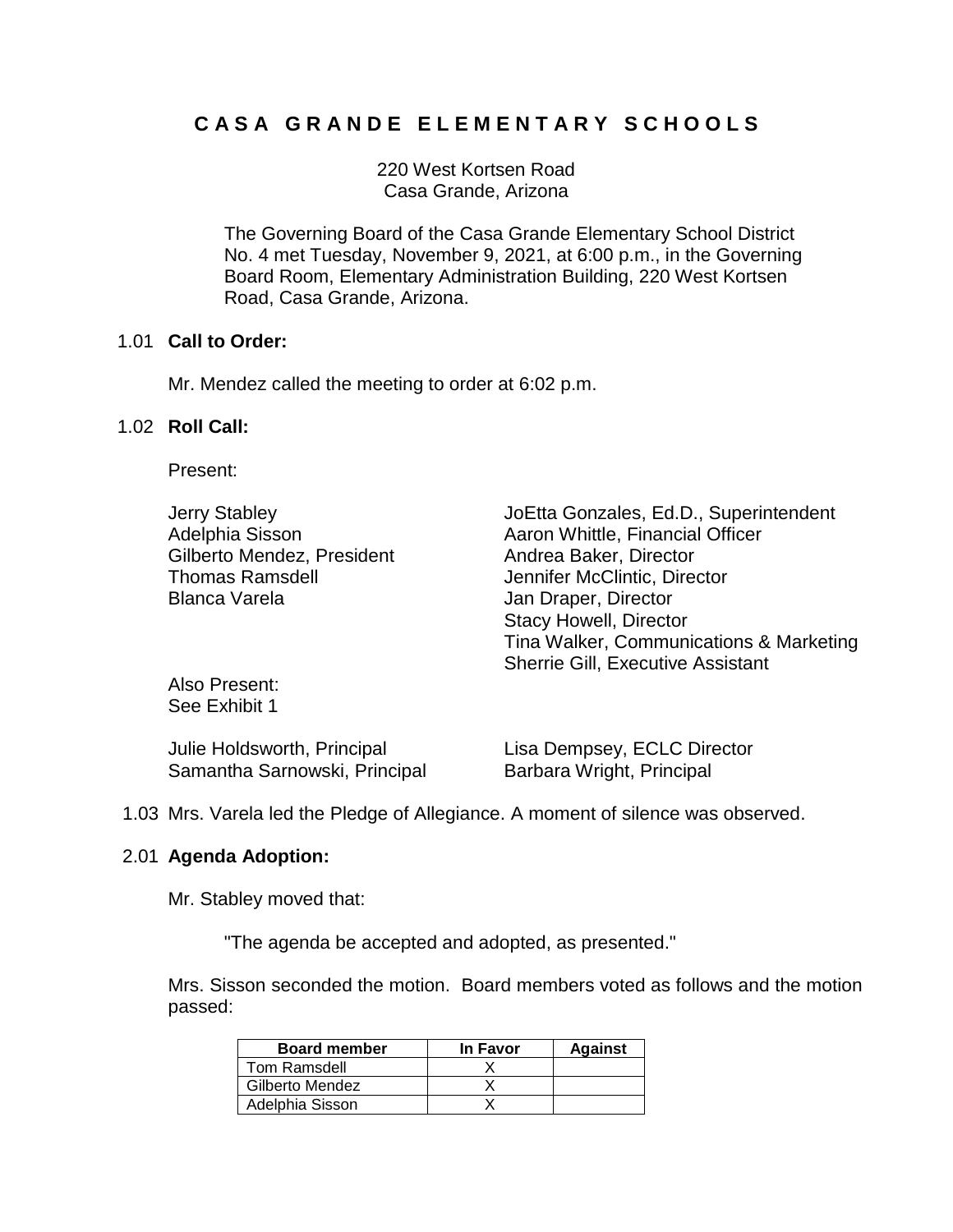| Jerry Stabley |  |
|---------------|--|
| Blanca Varela |  |

## 3. **Awards, Recognitions, Celebrations**

- 3.01 Dr. Gonzales recognized Kyle Strumfa and Brayden Moore,  $8<sup>th</sup>$  grade Cactus students, as students of the month for September. Trevin Castro, Savana Zarate, and Emily Miranda were recognized as students of the month for October.
- 3.02 September and October Sunrise Optimist Club Students of the Month were recognized from Cholla and Cottonwood Elementary Schools by Mr. Norm Sam.
- 3.03 Dr. Gonzales recognized Ms. Carina Chavez, Ms. Monica Diaz, Ms. Tara Dickey, Mr. Wade Draper, Mrs. Heather Gonzalez, Mr. Andrew Hays, Ms. Rachel Honeybone, Ms. Liliana Lara, Mr. Dave Lawrence, Ms. Jessica Meagher, Ms. Karen Negrete, Ms. Suzan Nelson, Ms. Jackie O'Dell, Mrs. Tammy Orr, Mr. Evan Quintus, Ms. Serina Wilkins, Mrs. Judy Wohlleber, and Ms. Starr Zaragoza as monthly recipients of the Marigold Award.
- 4.01 Call to the Public
	- Mr. Steve Hayes spoke and reiterated his concern about the Board giving Dr. Gonzales decision making authority when it comes to COVID-19 mitigation and voiced disapproval for the adoption of supplemental materials.
	- Ms. Lorenza Martinez spoke in opposition to curriculum materials being adopted.
	- Mr. Michael Cruz spoke on the supplementary curriculum review.
	- Mr. Roger Purmort spoke against the supplementary materials by Actively Learn.
	- Mr. Robert Castro spoke against the supplementary materials by Actively Learn.
	- Mr. Joshua Smith spoke against the supplementary materials, specifically Actively Learn.
	- Mr. John Hardin spoke against the supplementary materials by Actively Learn.
	- Mr. Jeff Ottle spoke against supplementary materials.
	- Mr. Jonathan Peterson spoke against Critical Race Theory.
- 5.01 Mr. Mendez called for objections from Board members, staff, and the public regarding consent agenda items.

Mrs. Sisson moved that:

"The agenda items marked with an asterisk be approved and/or ratified."

Mrs. Varela seconded the motion. Board members voted as follows and the motion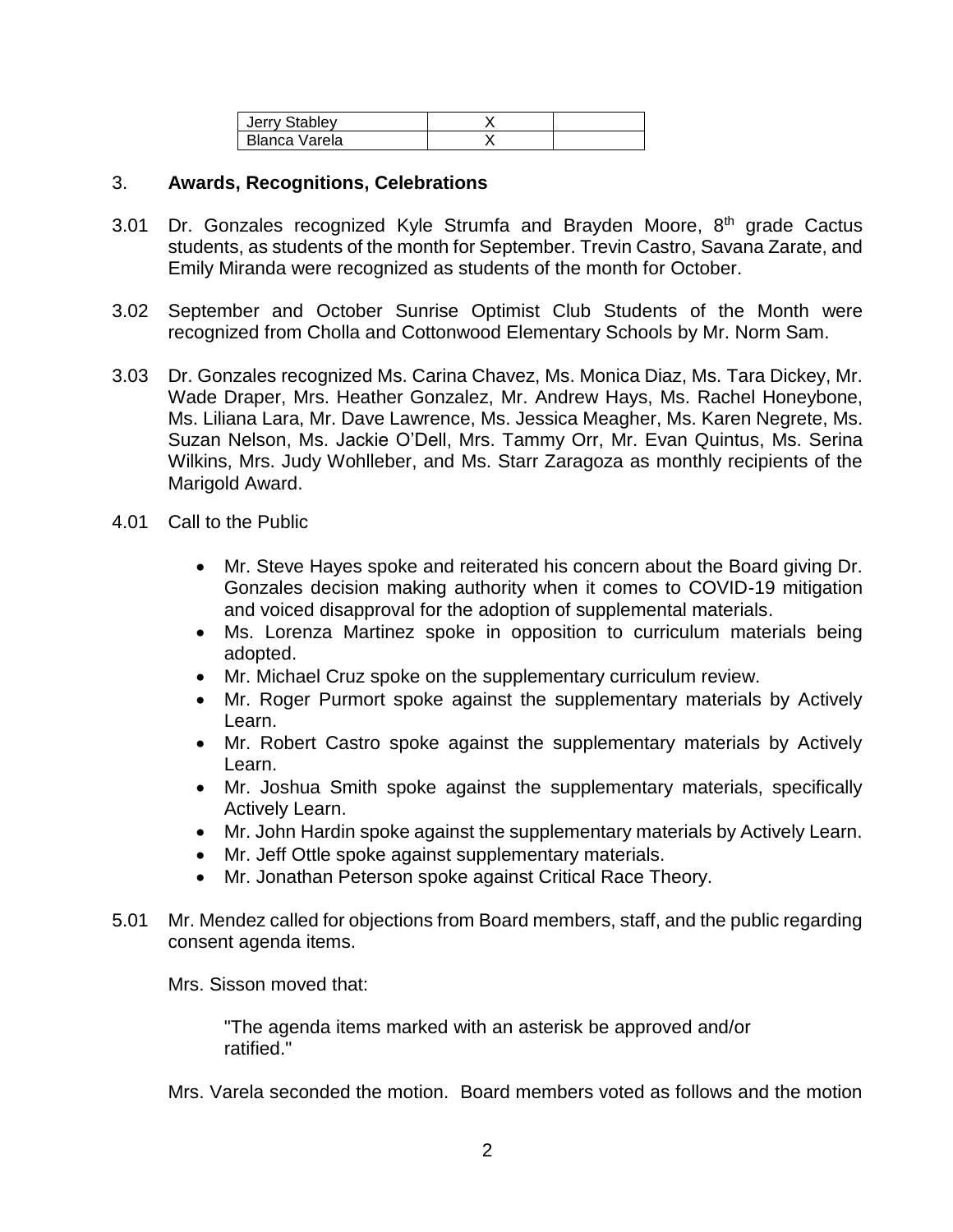#### passed:

| <b>Board member</b>  | In Favor | <b>Against</b> |
|----------------------|----------|----------------|
| Tom Ramsdell         |          |                |
| Gilberto Mendez      |          |                |
| Adelphia Sisson      |          |                |
| <b>Jerry Stabley</b> |          |                |
| Blanca Varela        |          |                |

- \*5.02 The minutes of the October 12, 2021 Regular Meeting were approved by the Governing Board.
- \*5.03 The following certified personnel actions were approved/ratified by the Governing Board:

#### Ratification of Certified Personnel Employment:

| Employee                               | Position                                      | Campus/Dept. |
|----------------------------------------|-----------------------------------------------|--------------|
| Asis, Ariel                            | 6th Language Arts                             | <b>CGMS</b>  |
| Delcid, Alysia                         | Student Support Interventionist Desert Willow |              |
| Garchitorena, Lara Isabel 8th Math     |                                               | Cactus       |
| Mascarina, Eunice Jinnah SpEd Resource |                                               | Cottonwood   |
| Melchor, Stephanie                     | School Nurse                                  | Cactus       |
| Redcay, Ellen                          | 5th Grade                                     | Ironwood     |
| Tangal, Shaira                         | 7th Language Arts                             | <b>CGMS</b>  |

#### Ratification of Reclassification of Certified Personnel:

Employee New Position Campus/Dept. Nagore, Sydnie Teacher Cactus

#### Ratification of Certified Personnel Retirement:

Employee Position Campus/Dept. Retire Date Hoffner, Jamie Teacher Saguaro 5/25/2023

#### \*5.04 Classified Personnel

The following classified personnel actions were approved/ratified by the Governing Board:

Additional One Hour Per Day for Day Assistant Position, Villago Middle School: The Governing Board approved the additional one hour per day for the Day Assistant position.

# Ratification of Classified Personnel Employment:

| Employee               | Position                                 | Campus/Dept.   |
|------------------------|------------------------------------------|----------------|
| Alarcon, Maria         | <b>Bus Driver Trainee</b>                | Transportation |
| Baker, Robert          | <b>Education Assistant-MOWR</b>          | Saguaro        |
| Boam, Elisa            | Education Specialist-Inclusive Education | Cactus         |
| Conley, Hunter         | <b>SLPA</b>                              | <b>ECLC</b>    |
| Garcia Munoz, Victoria | Education Assistant-Title I              | Palo Verde     |
| Hernandez, Ashley      | <b>Transportation Assistant</b>          | Transportation |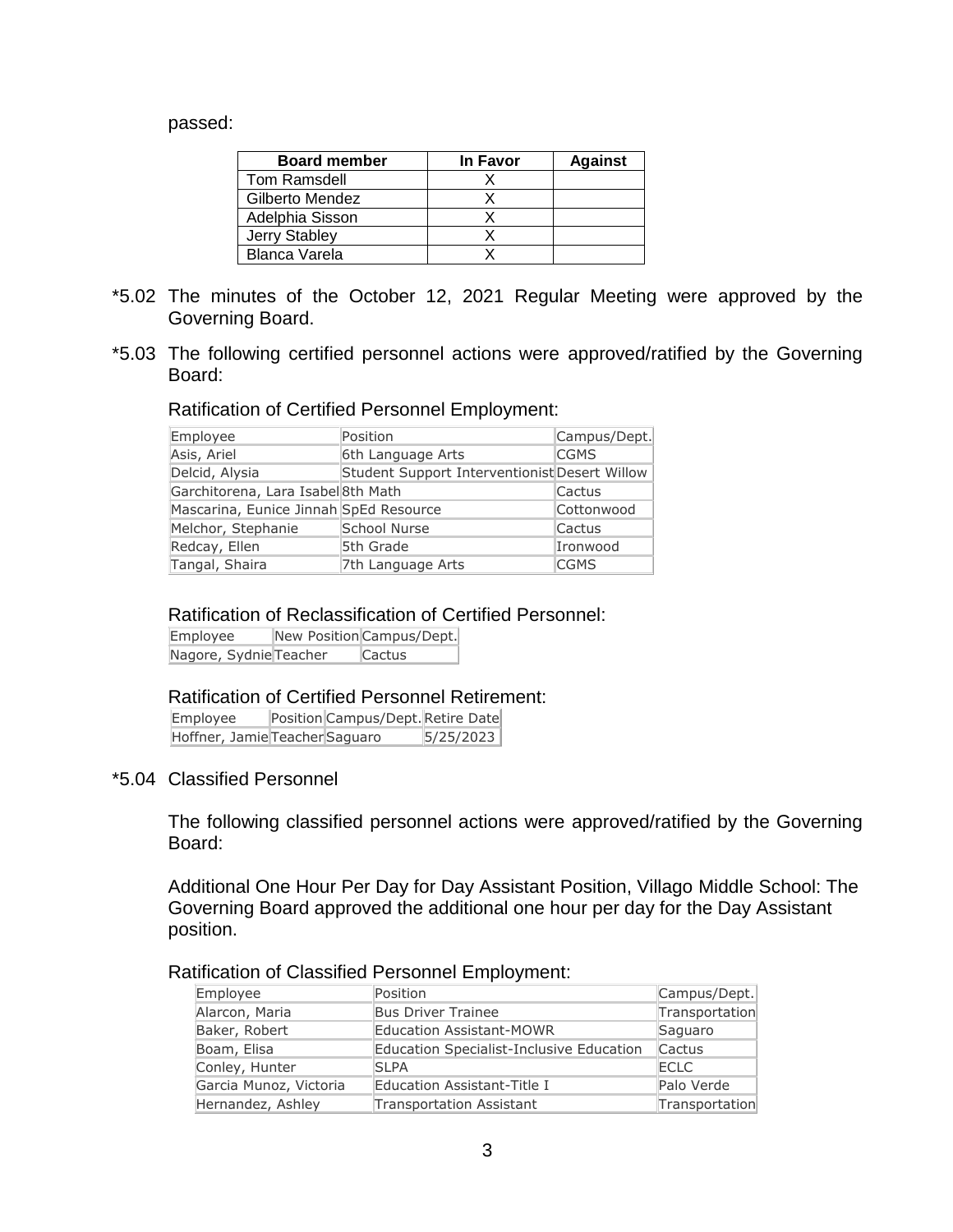| Legarda Cisneros, Jennifer Noon Assistant  |                                                | Mesquite          |
|--------------------------------------------|------------------------------------------------|-------------------|
| Love, Shelby                               | <b>Education Assistant-MOWR</b>                | Cottonwood        |
| Magallon, Eddie                            | Grounds & Landscape Specialist                 | <b>Facilities</b> |
| Marquina, Luz                              | <b>Transportation Assistant</b>                | Transportation    |
| Peace, Amari                               | Education Specialist-Inclusive Education       | <b>ECLC</b>       |
| Petersen, Serena                           | <b>Office Specialist</b>                       | Mesquite          |
| Rodriguez, Tracy                           | Education Assistant-Alternative Placement CGMS |                   |
| Sebree-Carrier, Stephanie Office Assistant |                                                | Palo Verde        |
| Soto, Cynthia                              | Administrative Assistant                       | Cactus            |
| Wilkerson, Anette                          | Cafe Assistant                                 | Cactus            |

## Ratification of Classified Personnel Resignations:

| Employee                         | Position                                         | Campus/Dept. Effective    |            |
|----------------------------------|--------------------------------------------------|---------------------------|------------|
| Cazares, Karla                   | Custodian                                        | Palo Verde                | 11/27/2021 |
| Dee Jr., Shawn                   | Custodian                                        | <b>Facilities</b>         | 11/12/2021 |
| Gemmell, Bruce                   | Mechanic                                         | Transportation 4/30/2022  |            |
| Love, Shelby                     | <b>Education Assistant-MOWR</b>                  | Cottonwood                | 10/26/2021 |
| Preciado, Paulette               | Community Liaison/Student Support Asst. CGMS     |                           | 10/22/2021 |
| Saucedo, Francisca               | Education Assistant-Special Education            | Cholla                    | 10/30/2021 |
|                                  | Silva Ramirez, Gabriela Transportation Assistant | Transportation 10/27/2021 |            |
| Torres-Mazon, Carolyn Van Driver |                                                  | Transportation 10/8/2021  |            |
| Winters, Daniel                  | Custodian                                        | <b>Facilities</b>         | 11/18/2021 |

# Ratification of Reclassification of Classified Personnel:

| Employee                    | <b>New Position</b>                              | Campus/Dept.                |
|-----------------------------|--------------------------------------------------|-----------------------------|
| Acuna, Rebecca              | Site Technology Liaison                          | Digital Learning & Strategy |
| Arias, Maria                | Education Assistant-Title I                      | Mesquite                    |
| Bailey, Scott               | Crossing Guard/Education Assistant Palo Verde    |                             |
| Clark, Jennifer             | Administrative Assistant                         | Saguaro                     |
| DeWolf, Jessie              | Education Assistant-Crossing Guard Desert Willow |                             |
| Garcia, Gabriela            | Office Specialist                                | <b>CGMS</b>                 |
|                             | Gonzales, Jennifer Early Education Assistant     | <b>ECLC</b>                 |
| Joye, Robert                | <b>Bus Driver Sub</b>                            | Transportation              |
| Martinez, Shantal Cafe Cook |                                                  | <b>Nutrition Services</b>   |
| Raley, Michelle             | Administrative Assistant                         | <b>Facilities</b>           |
|                             | Rodriguez, Manuel Site Technology Liaison        | Digital Learning & Strategy |

- \*5.05 The student activities report for October, 2021, had been provided to the Board prior to the meeting.
- \*5.06 The financial report for October, 2021 had been provided to the Board prior to the meeting.
- \*5.07 The vehicle inventory report for October, 2021 had been provided in the Board's information.
- \*5.08 The vehicle maintenance report for October, 2021 had been provided in the Board's information.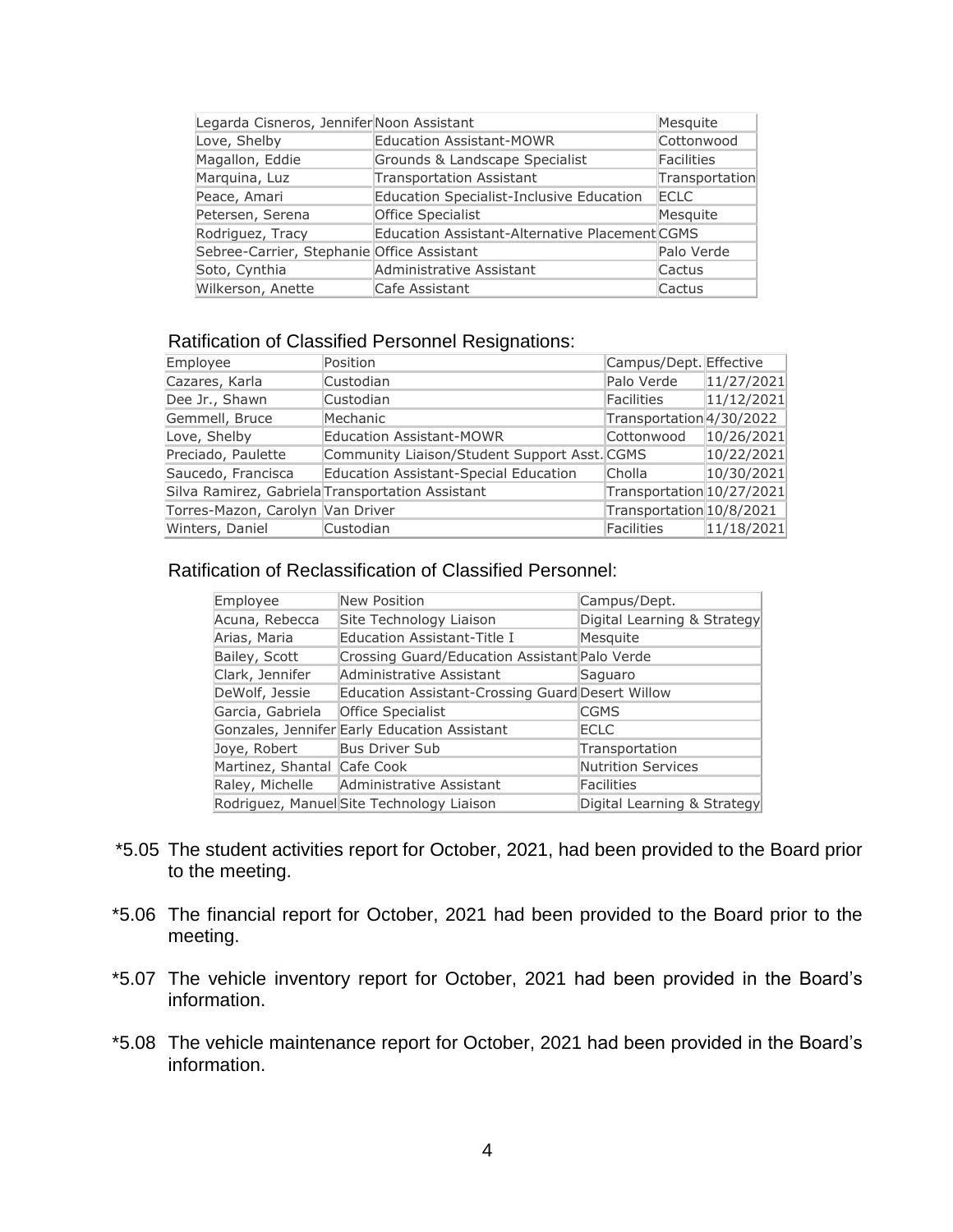- \*5.09 The weekly enrollment summaries for October 20, October 27, and November 3, 2021 had been provided to Board members prior to the meeting.
- \*5.10 The vouchers presented at the meeting were approved by the Governing Board.
- \*5.11 Approval of updates and changes to the Policy Manual for Casa Grande Elementary School District #4: The Governing Board nullified current and past policies of the Casa Grande Elementary School District No. 4.

The Governing board adopted the Policy Manual developed with consulting assistance from the Arizona School Board Association containing selected retained documents from the predecessor Manual and new and modified documents.

\*5.12 The following donations were accepted:

# Casa Grande Middle School Zonta donated PPE equipment.

### Cholla Elementary School

Ms. Esmeralda Ramos had a Donors Choose project funded in the amount of \$276.16. The project was titled "Building Needed Literacy skill with Scholastic News" and will purchase a Scholastic News subscription for her classroom.

### Desert Willow Elementary

Ms. Heather Wilson had a Donors Choose project funded in the amount of \$322.54. The project was titled "Crafts for Monthly Holidays" and will purchase art supplies for her students to create monthly holiday crafts.

Mrs. Amber Cordova had a Donors Choose project funded in the amount of \$1,191.46. The project was titled "Sharktastic Exploration!" and will purchase sharks, gloves, and surgical scissors for shark dissection.

### Ironwood Elementary

APS employees donated their time, services, and items to help beautify the Ironwood campus. The donation is valued at approximately \$5,000.

### Palo Verde Elementary

Ms. Julianna Sanudo had a Donors Choose project funded in the amount of \$291.46. The project was titled "Fast-Charging Responsibility" and will give her students an easier, nicer way to charge their iPads.

Mrs. Cheryl Johnston received a \$300 grant from the Arts and Humanities Commission of Casa Grande for an "Ancient Civilization Masks" project.

\*5.13 The Governing Board approved the Leadership Learning Collaborative being offered by the Department of Leadership & Engagement.